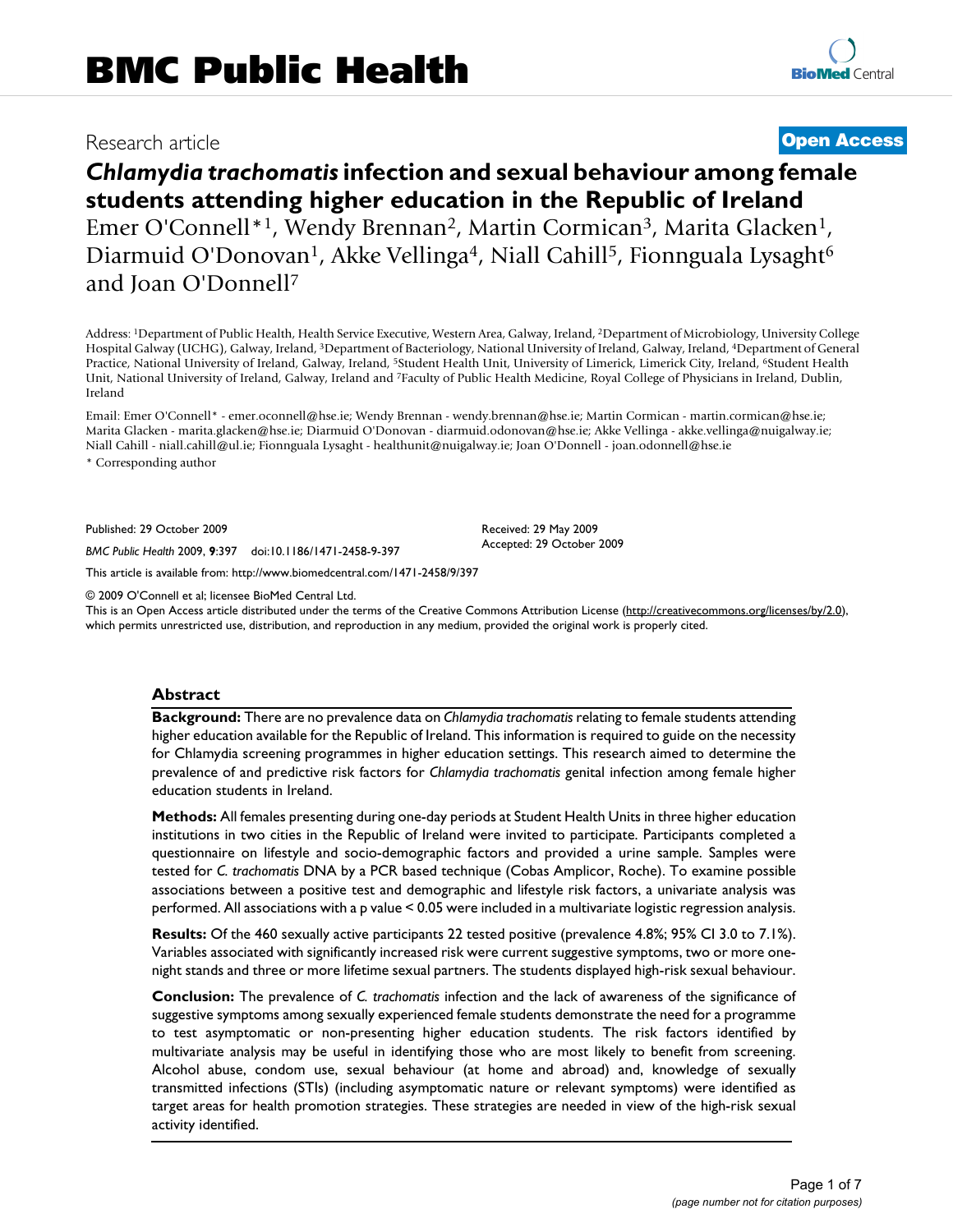# **Background**

*Chlamydia trachomatis* is an obligate intracellular bacteria associated with sexually transmitted infection (STI). Symptoms may include discharge and dysuria although a high percentage (70%) of infections are asymptomatic particularly in women [\[1\]](#page-5-0). Untreated *C. trachomatis* infection may progress to pelvic inflammatory disease in approximately 40% and is a leading cause of female infertility [[1](#page-5-0),[2\]](#page-5-1). Unlike England's National Chlamydia Screening Programme (NCSP), Ireland has no national programme for detection of *C. trachomatis* infection in those who do not present seeking care [[3](#page-5-2)].

*C. trachomatis* is a notifiable disease in Ireland. The number of notifications increased from 245 in 1995 to 1,278 in 2003. After 2004 when legislation requiring laboratory notification came into effect, the number further increased to 3,144 in 2006 [[4](#page-5-3)]. *C. trachomatis* is the second most commonly notified STI in Ireland (32% of all notifications), after ano-genital warts [\[4\]](#page-5-3).

The majority of notified cases (70%) of infection are among 20-29 year olds. People aged 0-19 years account for 14% of notifications and 30-39 year olds account for 13% [[4](#page-5-3)]. European studies of students attending higher education (males and females) have found prevalences of *C. trachomatis* infection ranging from 0 to 12% [[5](#page-5-4)[-11](#page-6-0)]. England's NCSP had a positivity rate of 5.5% for female students attending a variety of educational levels [[3](#page-5-2)]. Studies from North America in the 1990s and the 2000s found prevalence rates in female students attending higher education ranging from 2.3 to 10% [[12](#page-6-1)[-17](#page-6-2)]. Studies on this female population from other parts of the world show prevalence rates between 1.1 to 10.6% [\[18](#page-6-3)- [22\]](#page-6-4). No prevalence data relating to female students attending higher education are available in Ireland. This research aimed to measure this to inform planned Chlamydia screening programmes.

# **Methods**

# *Ethics*

The study protocol received ethical approval from the Clinical Research Ethical Committee of University College Hospital Galway and Merlin Park Hospital, Galway and from the University of Limerick Research Ethics Committee.

# *Screening sites*

Female students attending three Student Health Units (SHU) in three higher education institutions in two cities were invited to participate in the study. These institutions included two universities and one institute of education, all in the Republic of Ireland. (Higher education is the educational level following the completion of a school providing a secondary education, such as a high school or

a secondary school. It includes universities, colleges and institutes of technology).

All female students attending a screening site on designated screening days between October 2004 and March 2005 were approached. This amounted to 71 screening days in total i.e. an average of 27 per screening site.

# *Recruitment and screening process*

A different method of recruitment was used in each setting. One involved the healthcare provider (nurse/doctor) advising the female attendees of the screening programme after their consultation had concluded. A second option (due to the frequently lengthy waiting periods in one setting), involved advising students of the study while waiting for their appointment. This was done mainly by the receptionist. If students were willing to consider participating in the study, they were asked to read the study information leaflet attached to the study pack. This described the study and suggested that, if interested in participating, one could complete a self-administered questionnaire while waiting for an appointment with the healthcare professional. The third option involved the nursing staff referring students to the principal investigator (medical doctor) either after the student's main consultation had taken place or while the student awaited an appointment. In all recruitment scenarios, if the student then indicated an interest in participating, the significance of a positive chlamydia test and the subsequent management of same were explained to them by a healthcare professional.

# *Data and sample collection*

Written consent, a self-administered questionnaire and a urine sample were gathered from each participating student. Demographic details and use of the oral contraceptive pill were gathered on non-participants (Table [1\)](#page-2-0). These demographic details included age, faculty and year in higher education.

The questionnaire consisted mainly of the dichotomous yes/no option and the forced choice question. Openended questions were also utilised. The questionnaire included demographic questions such as medical card status (A medical card provides access for those on low incomes to all public health services) (Table [2](#page-2-1)). Also included were questions about sexual health and sexual lifestyle (casual Sex was described as when a person has sex with another person more than once but not within a relationship).

# *Exclusion criteria*

Students presenting with symptoms suggestive of a STI, requesting assessment for STIs, or who had received antibiotic treatment in the previous two weeks were excluded.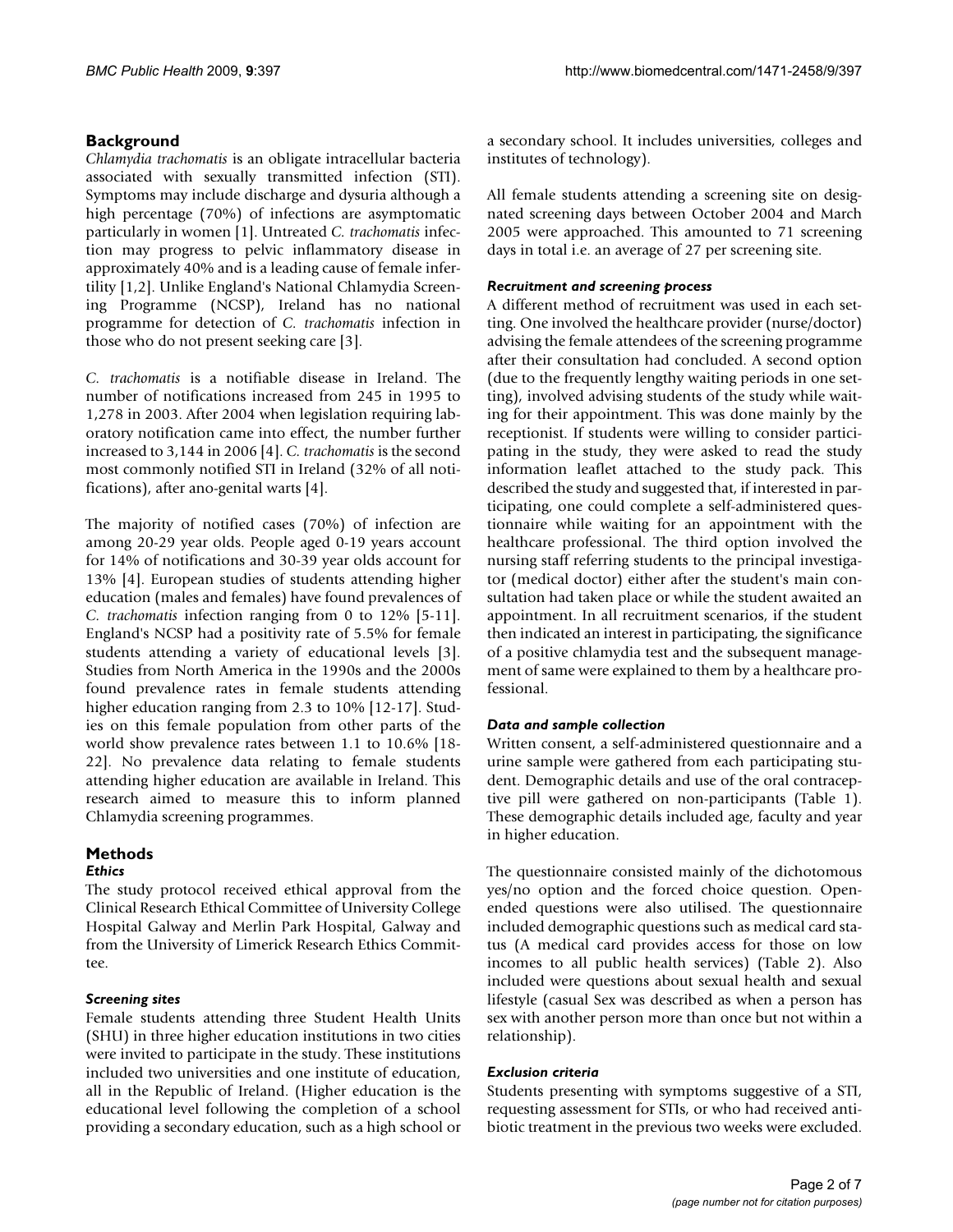| <b>Variables</b>                          | <b>Categories</b> | Non-participants | <b>Participants</b> | Significance of difference |  |  |
|-------------------------------------------|-------------------|------------------|---------------------|----------------------------|--|--|
| N                                         |                   | 73               | 450                 |                            |  |  |
| Mean age in years (std)                   |                   | 21.1(3.6)        | 20.6(2.4)           | ns                         |  |  |
| Years in higher education (std)           |                   | 2.3(1.3)         | 3.0(1.5)            | 0.001                      |  |  |
|                                           |                   | N(%)             | N(%)                |                            |  |  |
| Higher Education Institution              | A                 | 15(20.5)         | 114(25.3)           | ns                         |  |  |
|                                           | в                 | 29(39.7)         | 180(40.0)           | ns                         |  |  |
|                                           | C                 | 29 (39.7)        | 156(34.7)           | ns                         |  |  |
| Ireland is not usual country of residence |                   | 4(5.5)           | 28(6.2)             | ns                         |  |  |
| Current user of oral contraceptive pill   |                   | 39 (55.6)        | 269 (59.8)          | ns                         |  |  |

#### <span id="page-2-0"></span>**Table 1: Comparison of non-participants to participants**

ns = non-significant, std = standard deviation

#### <span id="page-2-1"></span>**Table 2: Description of participants**

| <b>Variables</b>           | <b>Details</b>        | <b>Participants</b> |  |
|----------------------------|-----------------------|---------------------|--|
| Number                     |                       | 450                 |  |
| Age (years)                | Mean                  | 20.6                |  |
|                            | Median                | 20.0                |  |
|                            | St. D                 | 2.4                 |  |
|                            | Range                 | $17-34$             |  |
|                            |                       | N(%)                |  |
| Usual country of residence | Ireland               | 422 (93.8)          |  |
|                            | All other countries   | 28(6.2)             |  |
| Home setting               | Urban                 | 192 (42.7)          |  |
|                            | Rural                 | 257 (57.1)          |  |
|                            | Missing               | (0.2)               |  |
| "Marital" Status           | Single                | 358 (79.6)          |  |
|                            | Other                 | 85 (18.9)           |  |
|                            | Missing               | 7(1.6)              |  |
| Graduate Status            | Undergraduate         | 383 (85.1)          |  |
|                            | Postgraduate          | 56 (12.4)           |  |
|                            | Missing               | 11(2.4)             |  |
| Year in higher education   | 1st Year              | 93 (20.7)           |  |
|                            | 2 <sup>nd</sup> Year  | 97 (21.6)           |  |
|                            | 3rd Year              | 88 (19.6)           |  |
|                            | 4 <sup>th</sup> Year  | 90 (20.0)           |  |
|                            | $5th/>$ year          | 81 (18.0)           |  |
|                            | Missing               | (0.2)               |  |
| Faculty                    | <b>Humanities</b>     | 69 (15.3)           |  |
|                            | Medicine & Health     | 24(5.3)             |  |
|                            | Science               | 84 (18.7)           |  |
|                            | Commerce/Business     | 123(27.3)           |  |
|                            | Engineering/Computing | 42 (9.3)            |  |
|                            | Other                 | 83 (18.4)           |  |
|                            | Missing               | 25(5.6)             |  |
| Education                  | Part-time             | 12(2.7)             |  |
|                            | Full-time             | 438 (97.3)          |  |
| Job                        | No                    | 176 (39.1)          |  |
|                            | Full-time             | 12(2.7)             |  |
|                            | Part-time             | 262 (58.2)          |  |
| Medical card               | Yes                   | 93 (20.7)           |  |
|                            | No                    | 357 (79.3)          |  |
|                            |                       |                     |  |

Regarding the urine sample the student must not have urinated in the previous two hours and a first void urine sample was necessary.

#### *Specimen and case management*

Specimens were tested by Roche Amplicor PCR according to the manufacturer's instructions (Cobas Amplicor-operational manual 5/2003 Revision 3.0. Roche Molecular Systems, Inc., Branchberg, NJ 08876 USA) with initial positive samples confirmed by retesting. Participants who tested positive were contacted by telephone and referred to a doctor in the Student Health Unit for further care and contact tracing.

#### *Statistical analysis*

Data were analysed using SPSS for Windows (Chicago Ltd. Version 13). A variable, "number of sexually active years" was created from current age and age of first episode of sexual intercourse to reflect the duration of sexual activity. The variable "suggestive symptoms" consisted of one or more of the following: abnormal vaginal discharge, bleeding post-coital/intra-menses, non-menses lower abdominal pain, dysuria/frequency of micturition.

The three higher educational institutions were compared for sociodemographic factors. To examine possible associations between a positive test and demographic and lifestyle risk factors, a univariate analysis was performed. All associations with a p value < 0.05 were included in a multivariate logistic regression analysis. To minimise the impact of highly correlated lifestyle factors, a correlation analysis was performed and this guided multicollinearity in the model.

### **Results**

Of the 690 female students attending the Student Health Units on the study days 617 (89.4%) agreed to participate. The 73 students who declined to participate did not differ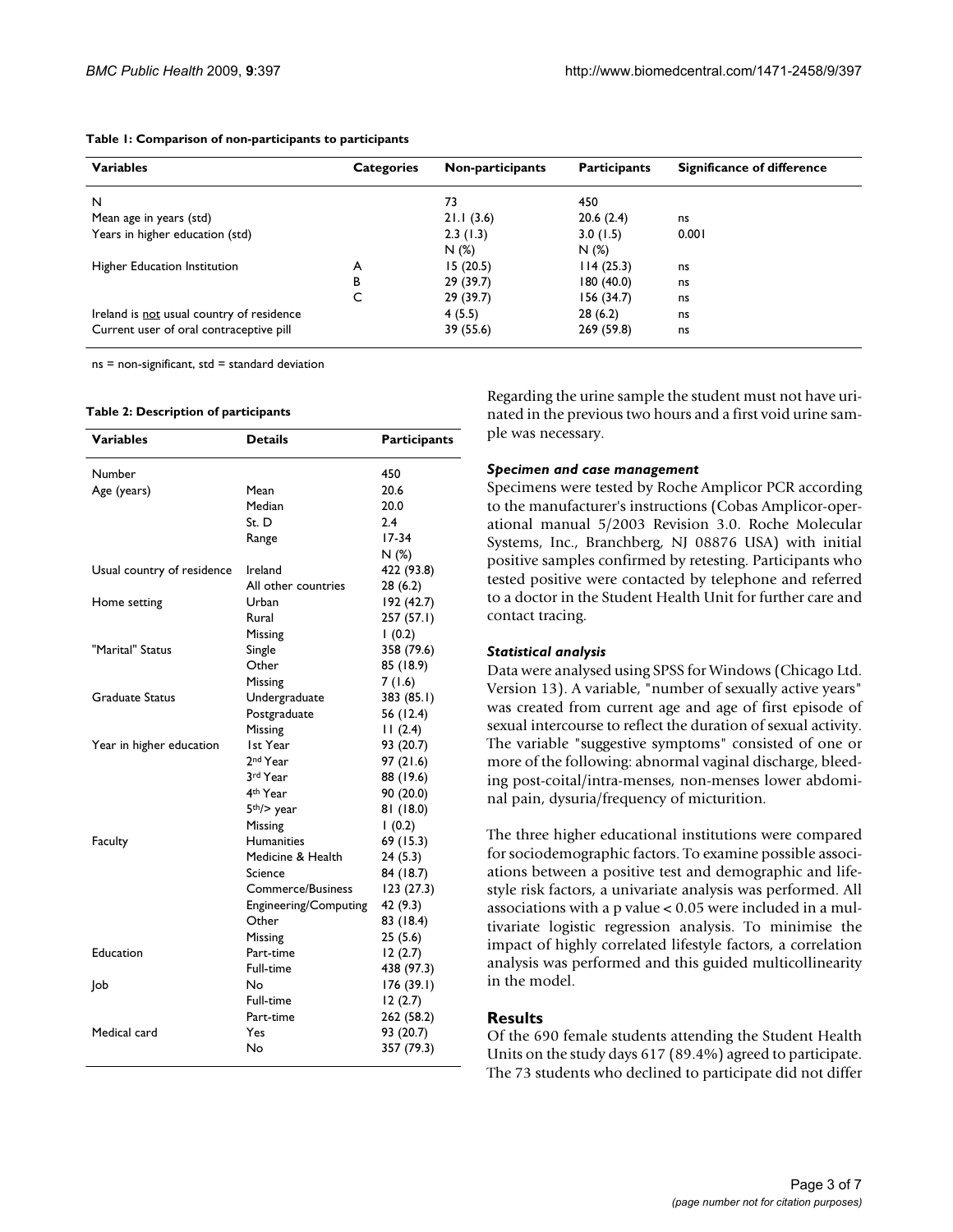from participants by age, higher education institute attended, country most lived in or use of oral contraceptive pill (OCP) (Table [1\)](#page-2-0). However participants were generally attending higher education longer then nonparticipants (3.0 years vs. 2.3 years,  $p = 0.001$ ).

A urine sample was provided by 496 (71.8% of students) students, however 36 of these students indicated that they were not sexually active and 10 diagnostic test results were invalid. Of the 450 sexually active students for whom a valid test result was returned, 22 were positive for a prevalence rate 4.8% (95% CI 3.0 to 7.1). Assuming all nonparticipants and invalid samples were not infected the minimum estimate of the prevalence of *C. trachomatis* infection can be calculated to be 3.2%.

Significant differences between the three institutions existed for marital status, study subject, rural background and medical card ownership. These variables were controlled for in the multivariate analysis.

The median age of the participants was 20, with a range of 17 to 34 years (Table [2\)](#page-2-1). Ninety-four percent of the study population lived in Ireland for the majority of their lives. Eighty percent were single or not living with a partner. Eighty-five percent were undergraduates with an even spread in each year in higher education education.

# *Sexual Health*

Two hundred and fifteen (48%) participants reported having sexual intercourse (SI) at least once per week. The mean age for first sexual intercourse was 17.6 years (median 17). The mean number of lifetime sexual partners was 4.7 (range 1-40, median 3). One or more "onenight stands" was reported by 203 (45%) participants and 157 (35%) experienced one or more "casual sexual relationships".

Two hundred and twenty two (49%) of the participants had one or more new male sexual partners in the previous 12 months with a range from 1 to 11 (mean 1.1, median 1). Unprotected intercourse with a new male partner was reported by 180 (40%). Consumption of alcohol by self (19%) or by the male partner (12%) was the most frequently given reason for not using a condom. Two hundred and ten participants (47%) had never carried a condom when having sex with a new male partner- the main reason given was that these episodes of sexual intercourse were not planned. Sex with a new partner while travelling outside Ireland in the previous year was reported by 51 (16%) students.

Condom use was the current method of contraception for 222 (49.6%). The "morning after pill" had been used by 184 (41%) participants and 104 (23%) had used withdrawal as a method of contraception. A previous STI was reported by 42 (9.3%) of whom 8 (1.8%) reported previous *C. trachomatis* infection. Of these students with an STI, 32% (15) were not advised about partner notification.

Univariate analysis showed infection with *C. trachomatis* was significantly associated with (1) number of lifetime partners, (2) number of "one-night stands", (3) suggestive symptoms, and (4) sexual intercourse with a new partner and no condom used.

Due to high correlations between several variables, different models of multivariate analysis were constructed. Two final models were retained; model 1 allows for international comparison with similar use of variables (Table [3\)](#page-4-0). Model 2 is presented for practical and screening purposes (Table [3](#page-4-0)). The fit of the models was assessed with the Hosmer and Lemeshow Goodness of Fit. A residual analysis was performed and did not show up major outliers influencing the results.

The odds of Chlamydia infection was strongly associated with suggestive symptoms (OR 2.5, CI 1.0-6.2,  $p = 0.05$ ) (Model 1, Table [3](#page-4-0)) and also with having three or more lifetime sexual partners (OR 3.6 CI 1.4-9.5, p = 0.01).

In model 2 (Table [3\)](#page-4-0) the number of lifetime sexual partners is replaced by the number of one-night stands, which has significance ( $p = 0.006$ ) for two or more one-night stands (OR 2.7, CI 1.0-7.7).

# **Discussion**

This study is the first Irish multi-site study of the prevalence of *C. trachomatis* infection in women who do not present seeking care. The prevalence of 4.8% among female students attending higher education was broadly comparable with international experience. This prevalence may support a screening strategy as models have shown screening to be cost effective at prevalences of 3.1- 10.0%, and cost saving at a prevalence as low as 1.1% [[23](#page-6-5)].

Risk factor findings are also comparable to international data; the odds ratio of 3.6 for being Chlamydia positive with three or more lifetime sexual partners is very similar to that recorded by Imai for Japanese female students (OR 3.4) with the same sexual history [\[19](#page-6-6)]. Also the odds ratio of 2.5 for being Chlamydia positive if have current symptoms corresponds closely to the odds ratio of 2.1 for American students with current symptoms [\[16](#page-6-7)].

In our study we decided to report on strict cut off values for risk factors to make risk assessment by a clinician practical. Risk assessment is increasingly important in this current economic recession and in the midst of the pandemic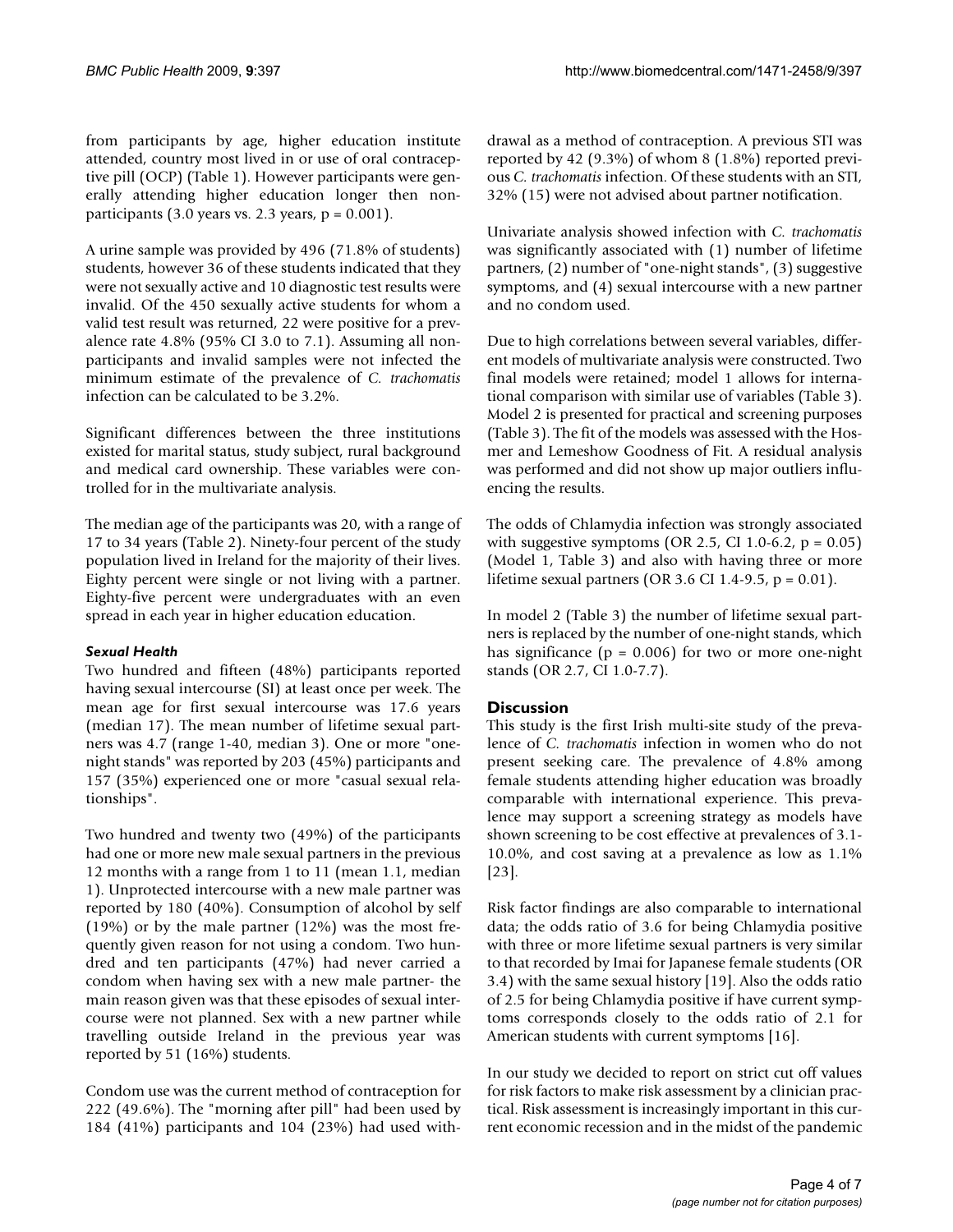|                         |                                    |                                          |          | Model I          |              | Model 2          |              |
|-------------------------|------------------------------------|------------------------------------------|----------|------------------|--------------|------------------|--------------|
|                         | Total                              | N (%) Chlamydia positive                 |          | <b>OR</b>        | 95% CI       | <b>OR</b>        | 95% CI       |
|                         | Higher Education Institution       |                                          |          |                  |              |                  |              |
| A                       | 14                                 | 4(3.5)                                   |          | ref              |              | ref              |              |
| В                       | 180                                | 13(7.2)                                  |          | 2.4              | $0.8 - 8.0$  | 2.1              | $0.6 - 7.3$  |
| $\mathsf{C}$            | 156                                | 5(3.2)                                   |          | 1.0              | $0.3 - 4.0$  | 1.1              | $0.3 - 4.5$  |
|                         | Number of lifetime sexual partners |                                          |          |                  |              |                  |              |
|                         | 125                                | 3(2.4)                                   | $1-2$    | ref              |              |                  |              |
| $\overline{\mathbf{c}}$ | 79                                 | 1(1.3)                                   |          |                  |              |                  |              |
| $\overline{\mathbf{3}}$ | 54                                 | 5(9.3)                                   | $\geq$ 3 | 3.6              | $1.4 - 9.5*$ |                  |              |
| $\geq 4$                | 187                                | 13(7.0)                                  |          |                  |              |                  |              |
|                         |                                    | SI with a new partner and no condom used |          |                  |              |                  |              |
| No                      | 263                                | 8(3.0)                                   |          |                  |              |                  |              |
| Yes                     | 180                                | 14(7.8)                                  |          |                  |              |                  |              |
|                         | Number of one-night stands         |                                          |          |                  |              |                  |              |
| $0 - 1$                 | 324                                | 12(3.7)                                  |          |                  |              | ref              |              |
| $\geq$ 2                | 125                                | 10(8.0)                                  |          |                  |              | 2.7              | $1.0 - 7.7*$ |
|                         | Number of sexually active years    |                                          |          |                  |              |                  |              |
| $\leq$ 1                | 35                                 | 0(0.0)                                   | per year | 0.8 <sup>⁴</sup> | $0.7 - 1.1$  | 0.9 <sup>5</sup> | $0.8 - 1.2$  |
| $1-2$                   | 79                                 | 3(3.8)                                   |          |                  |              |                  |              |
| $2 - 3$                 | 91                                 | 4(4.4)                                   |          |                  |              |                  |              |
| $3-4$                   | 91                                 | 9(9.9)                                   |          |                  |              |                  |              |
| $4-5$                   | 64                                 | 4(6.3)                                   |          |                  |              |                  |              |
| $\geq 5$                | 90                                 | 2(2.2)                                   |          |                  |              |                  |              |
|                         | Have suggestive symptoms           |                                          |          |                  |              |                  |              |
| No                      | 341                                | 12(3.5)                                  |          | ref              |              | ref              |              |
| Yes                     | 109                                | 10(9.2)                                  |          | 2.5              | $1.0 - 6.3*$ | 2.5              | $1.0 - 6.9*$ |

<span id="page-4-0"></span>**Table 3: Prevalence and multivariate associations of Chlamydia infection with demographic, behavioural, and clinical factors for female higher education students†**

† Model 1 allows for international comparison. Model 2 assists identification of high-risk students for screening purposes.

ref: reference category

\* p value significant

\$ for every year increase

H1N1 2009, as both clinician's time and laboratory resources are increasingly limited. Two or more one-night stands and three or more lifetime sexual partners significantly increase the odds of a positive result. These sexual history questions could be asked during a consultation to assist in identifying patients at high-risk for Chlamydia infection and thus maximising the positive yield from the samples submitted.

The median age of 17 years for the first episode of sexual intercourse is the same as that found among women aged 18-24 in the 2004 "Irish Study of Sexual Health and Relationships" (ISSHR) [[24](#page-6-8)].

However our students displayed generally more high-risk behaviour than was reported in the sexual health survey of Irish undergraduate students at Trinity College Dublin; they were more likely to have a one-night stand (45% vs 30%) and more likely to use "withdrawal" as a contraceptive method (8% vs. less than 1%) [[25\]](#page-6-9). They also had more sexual partners (34% vs 16% of female students having 5 or more).

The risk associated with travel abroad (of sex with a new partner) was lower in our study at 16%, than the 32% of British medical students that Finney reports [[26\]](#page-6-10). However as the setting of a holiday carries an increased potential for risky sexual behaviour such as unsafe sex added with exposure to different sexual networks, travel advice to students should cover safer sex and the prevalence of STIs in the area to be visited [[27\]](#page-6-11).

Risk behaviour was often associated with an increased use of alcohol as many students in our study blamed alcohol for not using a condom for sex with a new partner. It is likely that alcohol also enabled the lack of planning for sexual intercourse, which led to non-carrying of condoms. This negative influence of alcohol should be emphasised in future health campaigns.

The low percentage of students with a past history of Chlamydia infection (1.8%) indicates that many positive cases are not tested, possibly due to the asymptomatic nature of Chlamydia. As the majority of female Chlamydia infections are asymptomatic this implies that a high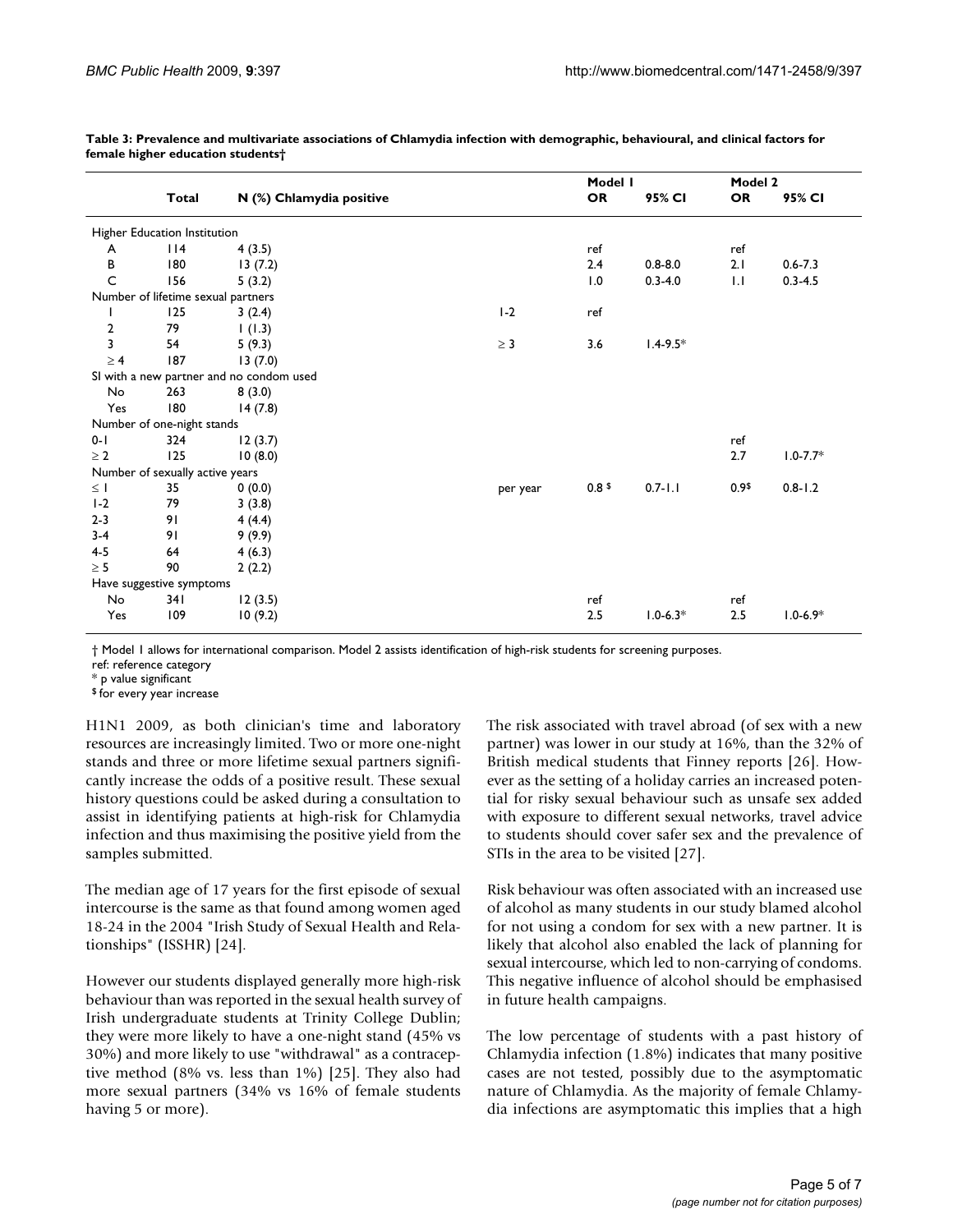proportion of infections are not detected with the potential for adverse health outcomes. In addition 24% of the students had suggestive symptoms at the time of the fieldwork and were not presenting with these, thus indicating a low level of understanding of potential STI symptoms. It is likely that these symptoms were mild and not impacting on the students' daily activities. However this is worrying as having suggestive symptoms significantly increases the risk of a positive test. Though contradictory to the idea of screening, programmes need to target both asymptomatic and non-presenting symptomatic students. A diversified range of screening strategies as used by the NCSP (e.g. web-based requests for testing kits, "pee-inpot" days on campus) would reach more students especially those who do not attend health care settings [\[3](#page-5-2)].

Also of concern 32% (15) of students with an STI report that they were not advised about partner notification; a lack of support services in the SHUs (at the time of this study) for this public health work is a likely reason. (Particular efforts were made during this study to provide robust partner notification to the identified positive cases). To minimise spread of infection, future screening programmes need to provide adequate support services such as a community based health advisor.

# **Limitations**

Higher education students are not representative of the general population. Students attending Student Health Units may not be representative of all students as some students may not seek any medical care and others may seek care at their family doctor or elsewhere. Voluntary recruitment may also have favoured participation by students already concerned regarding STIs. Participants were generally attending higher education longer then nonparticipants and thus may have either had more concerns due to a possibly longer sexual history or may have been more comfortable with screening in the Student Health Units.

# **Conclusion**

The prevalence of infection at 4.8% is comparable to international data and within a suggested range of cost effective prevalence levels. Risk factors identified by multivariate analysis were current suggestive symptoms, two or more one-night stands and three or more lifetime sexual partners. These observations may be useful in identifying those who are most likely to benefit from screening.

This study also showed significant levels of high-risk sexual activity amongst female students attending higher education. Alcohol misuse, condom use, sexual behaviour (at home and abroad) and knowledge of STIs (including asymptomatic nature or relevant symptoms) are health topics, which should be included in STI management/prevention campaigns at higher education institutions.

Based on this pilot study, a more comprehensive study to assess the value and feasibility of a national screening programme for *C. trachomatis* infection in Ireland is now underway.

# **Competing interests**

The authors declare that they have no competing interests.

# **Authors' contributions**

EOC designed the study, obtained ethical consent, recruited participants, collected data, analysed data and drafted the manuscript. WM carried out laboratory testing and participated in design and helped draft the manuscript. MC participated in the design, monitored and guided laboratory procedures and helped draft the manuscript. MG participated in design and coordination. DOD participated in the design and coordination and helped draft the manuscript. AV performed the advanced statistical analysis and helped draft the manuscript. NC participated in data collection and recruitment. FL participated in data collection and recruitment. JOD participated in the design and coordination and analysis. All authors read and approved the final manuscript.

### **Acknowledgements**

Drs Emer McHale, Mary Cronin and Lelia Thornton were central to the initial selection of the study. We also acknowledge the students and staff of the Student Health Units who gave their time and support to this study. As well as the authors of this paper they included Drs Des Bluett, Paula Walsh, Sheila Fitzgerald, Therese Dillon, Mairead Cashman; Nurses Gemma Broderick, Maureen Cox, Edel Quinn, Ann Kenny, Patricia Gale, Irene Crowe; receptionists Carmel Hall, Carmel Kiely and practice manager Kevina Shaughnessy. Administration support was provided by Aine Giblin and Helena Morkan.

# **References**

- <span id="page-5-0"></span>1. Stary A: **Genital l infections in women.** *Gynae Forum* 1998, **3(2):**3-5.
- <span id="page-5-1"></span>2. Stamm W, Guinan M, Johnson C, Starcher T, Holmes K, McCormak W: **Effect of treatment regimens for** *Neisseria gonorrhoeae* **on simultaneous infection with** *Chlamydia trachomatis***[.](http://www.ncbi.nlm.nih.gov/entrez/query.fcgi?cmd=Retrieve&db=PubMed&dopt=Abstract&list_uids=6363935)** *New England Journal of Medicine* 1984, **310:**545-9.
- <span id="page-5-2"></span>3. NCSP: **Five Years. Annual Report of the National Chlamydia Screening Programme in England 2007/08.** *NCSP* 2008.
- <span id="page-5-3"></span>4. Sexually Transmitted Infections 2006: **Annual Summary Report.** *The Health Protection Surveillance Centre* 2008.
- <span id="page-5-4"></span>5. Powell J, O'Connor C, O'hIarlaithe M, Saunders J, de Freitas J: *Chlamydia trachomatis* **[prevalence in men in the mid-west of](http://www.ncbi.nlm.nih.gov/entrez/query.fcgi?cmd=Retrieve&db=PubMed&dopt=Abstract&list_uids=15459401) [Ireland.](http://www.ncbi.nlm.nih.gov/entrez/query.fcgi?cmd=Retrieve&db=PubMed&dopt=Abstract&list_uids=15459401)** *Sex Transm Infect* 2004:349-353.
- 6. Hay S, Hay P, Oakeshott P: **[Feasibility of recruiting in a student](http://www.ncbi.nlm.nih.gov/entrez/query.fcgi?cmd=Retrieve&db=PubMed&dopt=Abstract&list_uids=15020399) [bar for a trial of chlamydia screening in young women.](http://www.ncbi.nlm.nih.gov/entrez/query.fcgi?cmd=Retrieve&db=PubMed&dopt=Abstract&list_uids=15020399)** *Fam Pract* 2004:223-224.
- 7. Street J, Whatling E: **Healthy Respect and Colleges of Higher education.** Edinburgh: Healthy Respect @ NHS Lothian; 2004.
- 8. Pierpoint T, Thomas B, Judd A, Brugha R, Taylor-Robinson D, Renton A: **Prevalence of** *Chlamydia trachomatis* **[in young men in](http://www.ncbi.nlm.nih.gov/entrez/query.fcgi?cmd=Retrieve&db=PubMed&dopt=Abstract&list_uids=11026882) [north west London.](http://www.ncbi.nlm.nih.gov/entrez/query.fcgi?cmd=Retrieve&db=PubMed&dopt=Abstract&list_uids=11026882)** *Sex Transm Infect* 2000, **76:**273-276.
- 9. Rogstad KE, Bates SM, Partridge S, Kudesia G, Poll R, Osborne M, Dixon S: **The prevalence of** *Chlamydia trachomatis* **[in male](http://www.ncbi.nlm.nih.gov/entrez/query.fcgi?cmd=Retrieve&db=PubMed&dopt=Abstract&list_uids=11287689)**